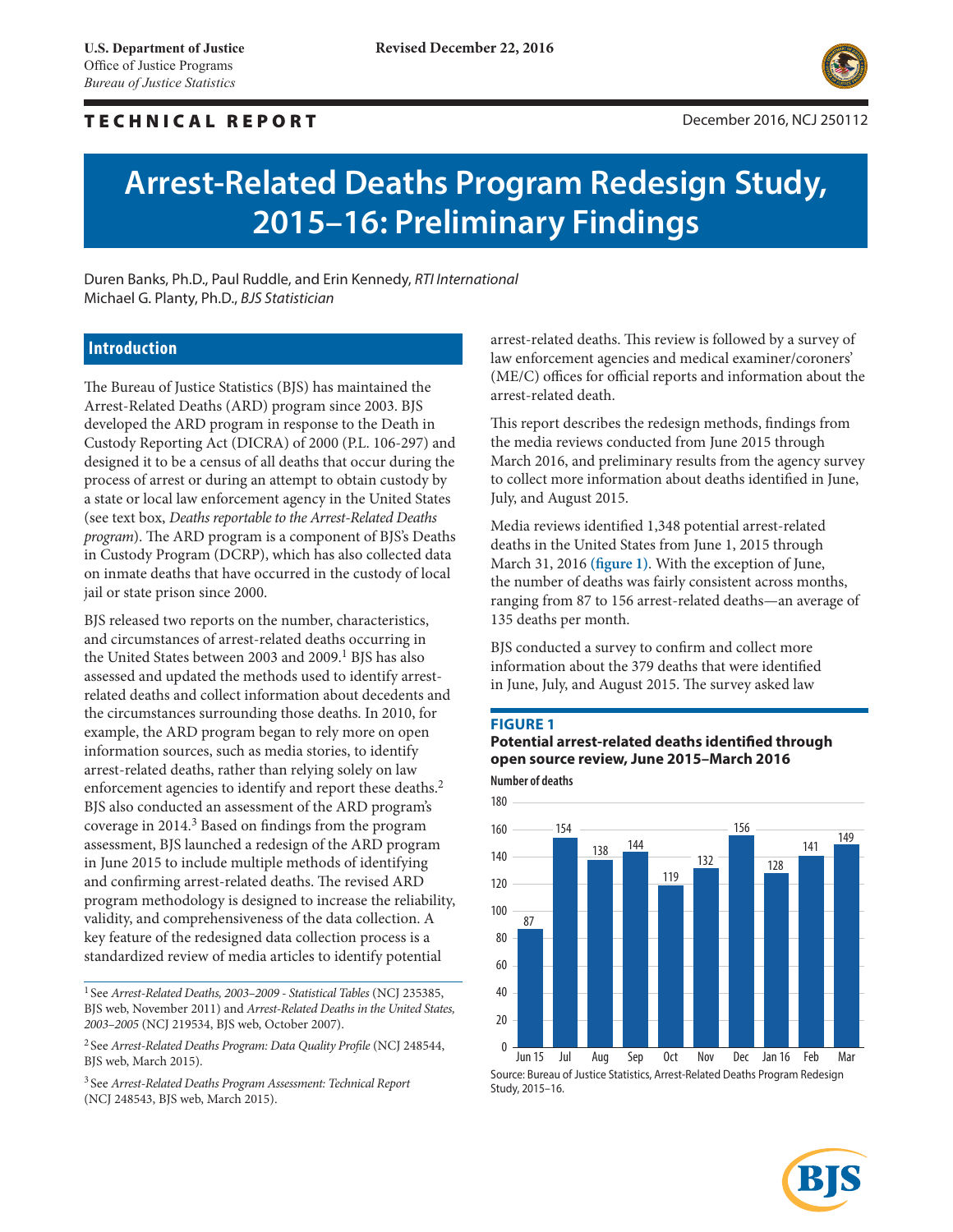enforcement agencies and ME/C offices to confirm or deny those potential arrest-related deaths and to identify other deaths meeting the ARD program scope that were not identified through media review. Preliminary survey findings indicate 425 arrest-related deaths occurred in the United States from June to August 2015. Using information captured from media sources from June 2015 through May 2016 and assuming another 12% identified directly from agencies, an estimated 1,900 arrest-related deaths occurred.

# **Arrest-Related Deaths program redesign**

The DICRA of 2000 expired in 2006, although BJS continued to maintain the ARD program until 2014, at which time BJS suspended data collection efforts to assess the program's ability to capture all relevant incidents. The program assessment found that the ARD program captured about half of the estimated number of justifiable homicides in the United States from 2003 through 2011, excluding 2010.<sup>4</sup> In general, the incomplete coverage each year was due in part to the unstandardized data collection process across states. However, program coverage increased to a high of 69% in 2011, when the program began to rely more on open information sources to identify potentially eligible deaths.

The DICRA of 2013 (P.L. 113-242) was reauthorized in December 2014 and requires any state receiving funds from the Department of Justice to report information on a quarterly basis regarding the death of any person who is detained, under arrest, in the process of being arrested, en route to be incarcerated, or incarcerated. BJS has been developing new methodologies to identify the full scope of arrest-related deaths identified by the DICRA of 2013 and to collect information about those deaths through the ARD program redesign study.

The ARD program redesign data collection methodology includes two phases to maximize agency participation and data completeness. During the first phase, BJS identified potential arrest-related deaths through review of open information sources, including news outlets, official agency documents, and other publicly available information. During the second phase, BJS conducted a survey of law enforcement agencies and ME/C offices. BJS surveyed the state and local agencies with jurisdiction over the potential arrest-related deaths identified in phase one and a selected group of agencies where no death was identified.

This hybrid approach was designed to address two primary obstacles to compiling accurate and reliable information from media sources. First, a huge amount of information is available from open sources that must be reviewed, which carries associated cost and time resources. This obstacle was addressed through a process of automated article reduction, coding, and classification. Second, the reliability and accuracy of various media sources was unknown and in many cases limited to a few pieces of information about the event. As a result, any information about the decedent and circumstances surrounding the death must be collected and verified through official sources. This obstacle was addressed through the agency survey.

The redesigned ARD program study will enable BJS to—

- confirm whether potential arrest-related deaths identified through open information source review meet the ARD program definition and scope
- identify any additional arrest-related deaths that BJS did not identify during the open information source review
- collect additional information about the decedent and the circumstances surrounding the incident for all confirmed arrest-related deaths.

For the purposes of the ARD program, a death is defined as arrest-related when (1) the death results from police use of force or (2) the event causing the death (e.g., self-inflicted injury, cardiac arrest, fall from a height, and drowning) occurs while the decedent's freedom to leave is restricted by a law enforcement agency.

# **Deaths reportable to the Arrest-Related Deaths program**

- All deaths attributed to any use of force by law enforcement personnel acting in an official agency capacity.
- Any death that occurs while the decedent's freedom to leave is restricted by a state or local law enforcement agency prior to, during, or following an arrest, which includes—
	- while detained for questioning
	- during the process of apprehension
	- while in the custody of, or shortly after restraint by, law enforcement (even if the decedent was not formally under arrest)
	- during transport to or from law enforcement or medical facilities.
- Any death that occurs while confined in lockups or booking centers.

<sup>4</sup> See *Assessment of Coverage in the Arrest-Related Deaths Program* (NCJ 249099, BJS web, October 2015).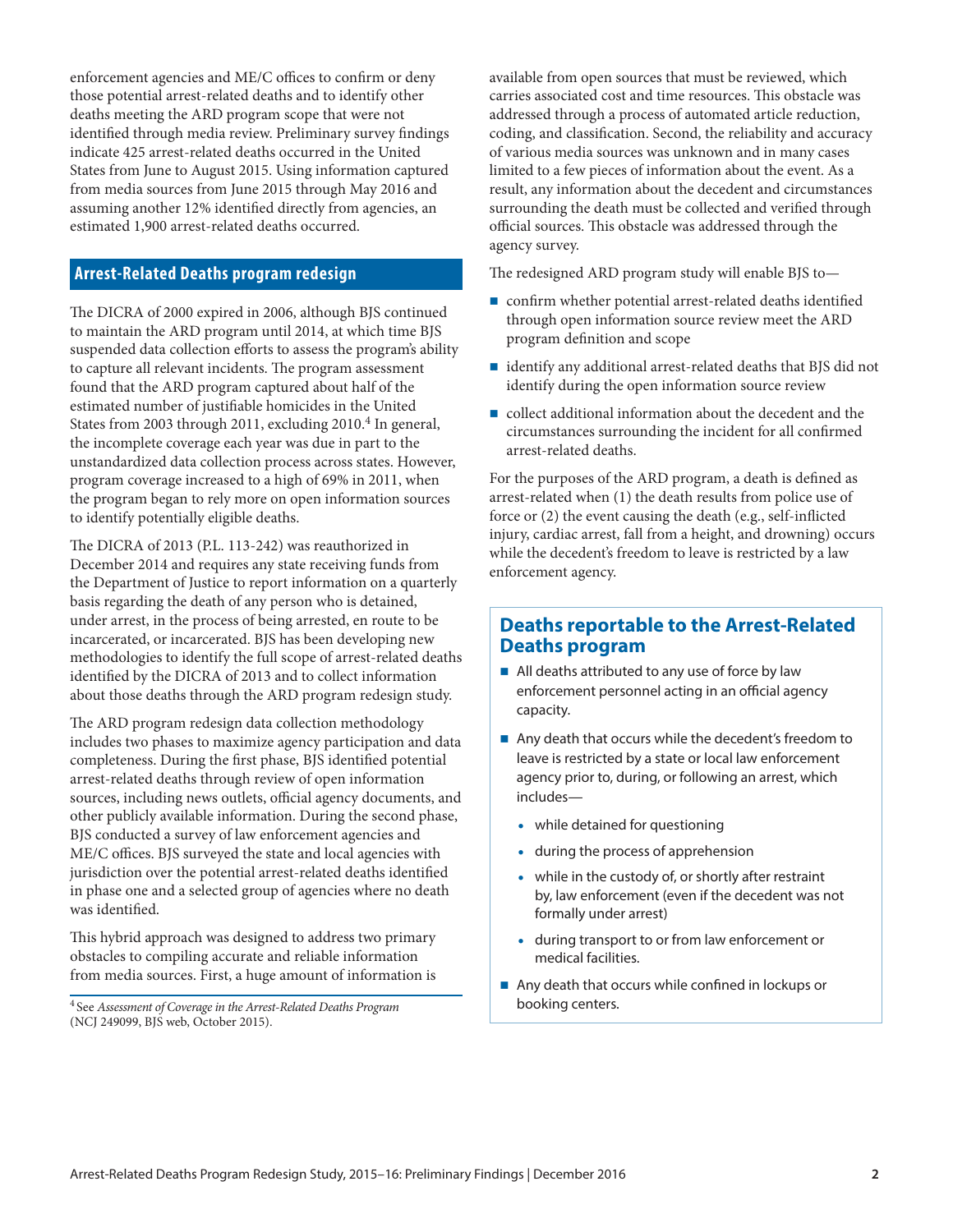### **Redesign phase 1: media review methods and findings**

BJS set up a series of media alerts designed to capture the full scope of arrest-related deaths. The alerts return articles that include one or more of several primary search terms in proximity to other text that indicates state or local law enforcement personnel acting in an official agency capacity. The primary search terms included text variations of shot, killed, death, standoff, Taser, use of force, accidental, overdose, and heart attack. Law enforcement proximity words included text variations of police, officers, custody, and arrest.

A data pipeline was built to manage the large volume of data returned through the media alerts and reduce the number of articles that needed to be manually coded by reviewers **(figure 2)**. An external media monitoring provider was used to obtain URLs, titles, and short descriptions of articles that matched alerts of interest. Some sources (e.g., reddit.com, craigslist.com, and tumblr.com) were determined to be either unreliable sources of information on arrest-related deaths or returned information not relevant to the ARD program scope. Articles from such sources were excluded. Returned articles that corresponded to duplicate web addresses were also excluded.

An external text retrieval service was then used to retrieve article text associated with each URL. Modern natural language processing techniques were used to identify articles that are similar to each other and exclude such similar articles from further classification and coding. Similarity was determined on the basis of whole text similarity and similarity of the entities (e.g., people, places, and things) automatically extracted from an article.

Machine learning classifiers were developed to identify articles that were likely to provide information related to an arrest-related death. Information from approximately 150,000 articles, which were manually reviewed and coded, was used to train logistic regression and decision tree classifiers. Classifiers were combined to maximize predictive power. Articles were weighted to protect against developing a classifier that identified arrest-related deaths covered widely in the media but failed to identify arrest-related deaths mentioned in a few articles. During model building, articles that identified a decedent found in a small number of articles were weighted higher than articles that identified a decedent found in many articles. Between June 2015 and June 2016, more than 2 million articles were classified using this approach.

Following the classification process, approximately 250,000 media articles with a higher likelihood of providing relevant information were manually coded to determine if they identified a potential arrest-related death. The vast majority of articles (83%, not shown in table) were associated with the primary search terms of shooting, shot, killed, death, or dead.

### **Figure 2**

### **Arrest-Related Deaths program redesign study coding and classification process**



Source: Bureau of Justice Statistics, Arrest-Related Deaths Program Redesign Study, 2015–16.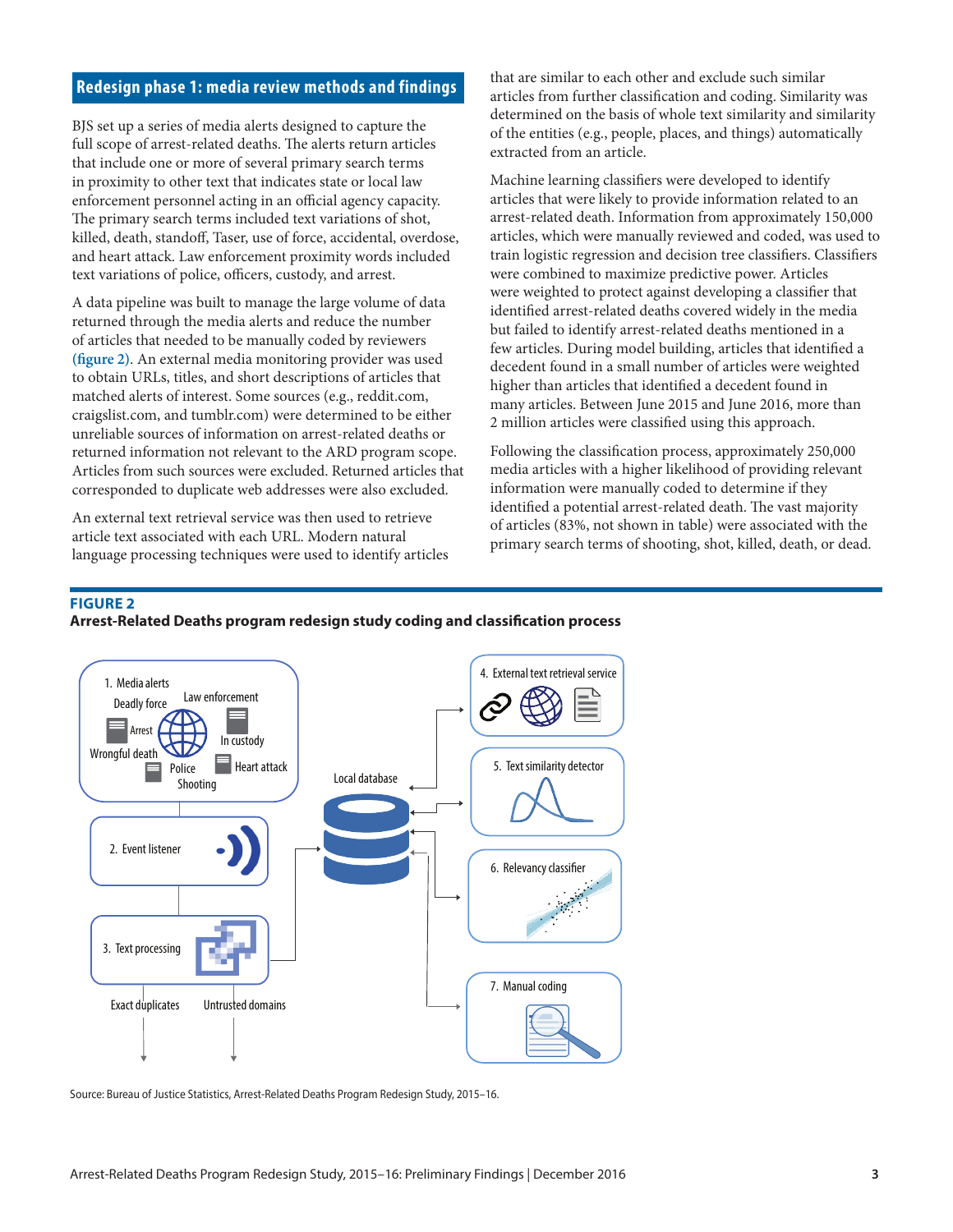Each article was reviewed to determine if it identified a death that appeared to meet the ARD program scope. For these potential arrest-related deaths, reviewers then recorded the name of the decedent, incident location, date of death, and the primary law enforcement agency or agencies involved. The list of decedents was then re-reviewed to remove duplicate references to the same decedent and to follow up on any records with incomplete information. The resulting list of unique decedents was further compared to existing open source lists with overlapping scope (see text box, *Arrest-Related Deaths program scope*).

Among the reviewed articles, an average of 8% of articles identified a potential arrest-related death (not shown). From June 2015 through March 2016, 18% of the potential arrest-related deaths were identified through one article, while 2% of the potential deaths were referenced in more than 100 articles **(figure 3)**.

An open source review of articles published from June 2015 through March 2016 identified potential arrest-related deaths in all 50 states **(figure 4)**. California had the largest number of potential arrest-related deaths identified during this period, although the District of Columbia, Wyoming, and New Mexico had the highest rate of potential arrest-related deaths per

### **Figure 3**

**Percent of potential arrest-related deaths identified through open source review, by number of articles per decedent, June 2015–March 2016**

**Percent of deaths**



Source: Bureau of Justice Statistics, Arrest-Related Deaths Program Redesign Study, 2015–16.

# **Arrest-Related Deaths program scope**

In addition to direct media alerts, BJS consulted existing open source lists of deaths with scopes that overlapped with the ARD program, including lists maintained by *Fatal Encounters, The Guardian, Killed by Police, Gun Violence Archive,* and *The Washington Post* **(table 1**). Of these, *Fatal Encounters* most closely matched the ARD program scope. *Killed by Police* included deaths associated with off-duty police officers who are not acting in an official agency capacity, and the ARD program excludes such deaths.

### **Table 1**

#### **Arrest-Related Deaths program scope compared to other sources, by manner of death, June 2015–March 2016**

|                                                                                         |                   | Other use |          |         | <b>Natural</b> |  |
|-----------------------------------------------------------------------------------------|-------------------|-----------|----------|---------|----------------|--|
| Data source                                                                             | Shooting of force |           | Accident | Suicide | cause          |  |
| ARD program                                                                             | X                 | x         | X        | X       | X              |  |
| Fatal Encounters <sup>a</sup>                                                           | X                 | X         | X        | X       | X              |  |
| Killed by Police <sup>b</sup>                                                           | X                 | X         | x        |         | X              |  |
| The Counted <sup>c</sup>                                                                | X                 | X         | x        |         |                |  |
| Gun Violence Archive <sup>d</sup>                                                       | X                 |           |          | X       |                |  |
| National Police<br>Shootings Database <sup>e</sup>                                      | x                 |           |          |         |                |  |
| <sup>a</sup> http://www.fatalencounters.org/                                            |                   |           |          |         |                |  |
| bhttp://killedbypolice.net/                                                             |                   |           |          |         |                |  |
| <sup>c</sup> Maintained by <i>The Guardian</i> , http://www.theguardian.com/us-news/ng- |                   |           |          |         |                |  |
| interactive/2015/jun/01/the-counted-police-killings-us-database                         |                   |           |          |         |                |  |
| <sup>d</sup> http://www.qunviolencearchive.org/                                         |                   |           |          |         |                |  |
| <sup>e</sup> Maintained by <i>The Washington Post https://www.washingtonpost.com/</i>   |                   |           |          |         |                |  |

eMaintained by *The Washington Post*, https://www.washingtonpost.com/ graphics/national/police-shootings/

Source: Bureau of Justice Statistics, Arrest-Related Deaths Program Redesign Study, 2015–16.

### **Figure 4**

**Number of potential arrest-related deaths identified through open source review, by state, June 2015–March 2016**



Source: Bureau of Justice Statistics, Arrest-Related Deaths Program Redesign Study, 2015–16.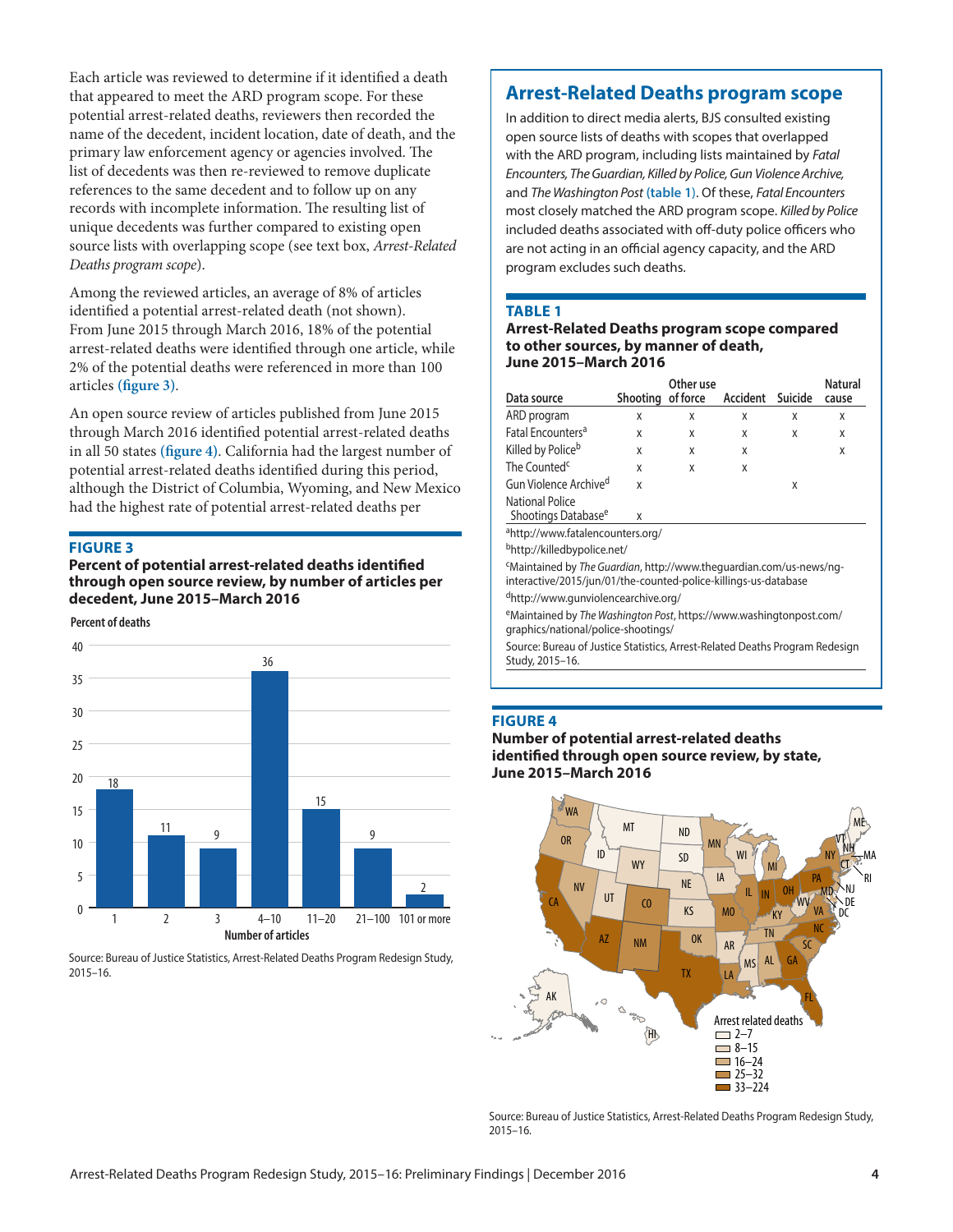million residents. In some states with very high rates, such as Wyoming, the estimated rate is based on a low number of deaths. New Jersey, New York, and Rhode Island had the lowest rates of potential arrest-related deaths per million residents compared to other states **(figure 5)**.

# **Redesign phase 2: survey methods and findings**

The ARD program survey was distributed to the chief executive in each state and local law enforcement agency that was involved with the 379 potential arrest-related deaths that occurred from June to August 2015, as well as the chief medical examiner or coroner with concurrent jurisdiction over those deaths. Each survey respondent was asked to confirm or deny each potential arrest-related death identified through media review and identify any other deaths that met the ARD program scope and occurred during the same time frame. For all confirmed deaths, the agency was then asked to complete an incident form.

The law enforcement agency incident form (Form CJ-11A) requests information about the decedent, the reason the law enforcement agency was involved with the decedent, actions the decedent took during the incident, and actions the law enforcement agency took during the incident. The ME/C office incident form (Form CJ-12A) also includes decedent characteristics and the cause and manner of death (see text box, *ARD Program Incident Form Measures*).

#### **Figure 5**

**Rate of potential arrest-related deaths identified through open source review, by state, June 2015–March 2016**



Note: Estimated rates are based on less than 10 deaths in Alaska, Connecticut, District of Columbia, Delaware, Hawaii, Idaho, Maine, Montana, North Dakota, New Hampshire, Rhode Island, South Dakota, Vermont, and Wyoming. Source: Bureau of Justice Statistics, Arrest-Related Deaths Program Redesign Study, 2015–16.

# **Arrest-Related Deaths program incident form measures**

#### **Form CJ-11A**

**Law Enforcement Agency (LEA) Arrest-Related Death** 

### **Incident Report**

- 1. Identifying information
- LEA involved
- State
- Decedent name - Date/time of death
- 2. Location of incident
- 3. Decedent demographics
- 4. Precipitating events
- Reason for initial contact
- Did decedent commit or allegedly commit any crimes
- 5. Decedent behavior during incident
- Barricade, threaten, assault, escape, etc.
- Exhibit mental health problems or appear to be intoxicated
- Possess or appear to possess a weapon
- Use a weapon to threaten or assault
- Attempt to injure officers or others
- 6. Law enforcement actions during incident
- Engage in pursuit or restraint tactics
- Use of force
- If firearm discharged, how many shots fired
- Number of officers and LEAs that responded to incident

### **Form CJ-12A**

### **Medical Examiner/Coroner's Office Arrest-Related Death Incident Report**

- 1. Identifying information
- State
- Decedent name
- Date/time of death
- 2. Location of incident
- 3. Decedent demographics
- 4. Whether autopsy was performed
- 5. Manner of death
- 6. Cause of death
- 7. If died from injuries, how were those injuries sustained
- 8. If weapon caused death, what type of weapon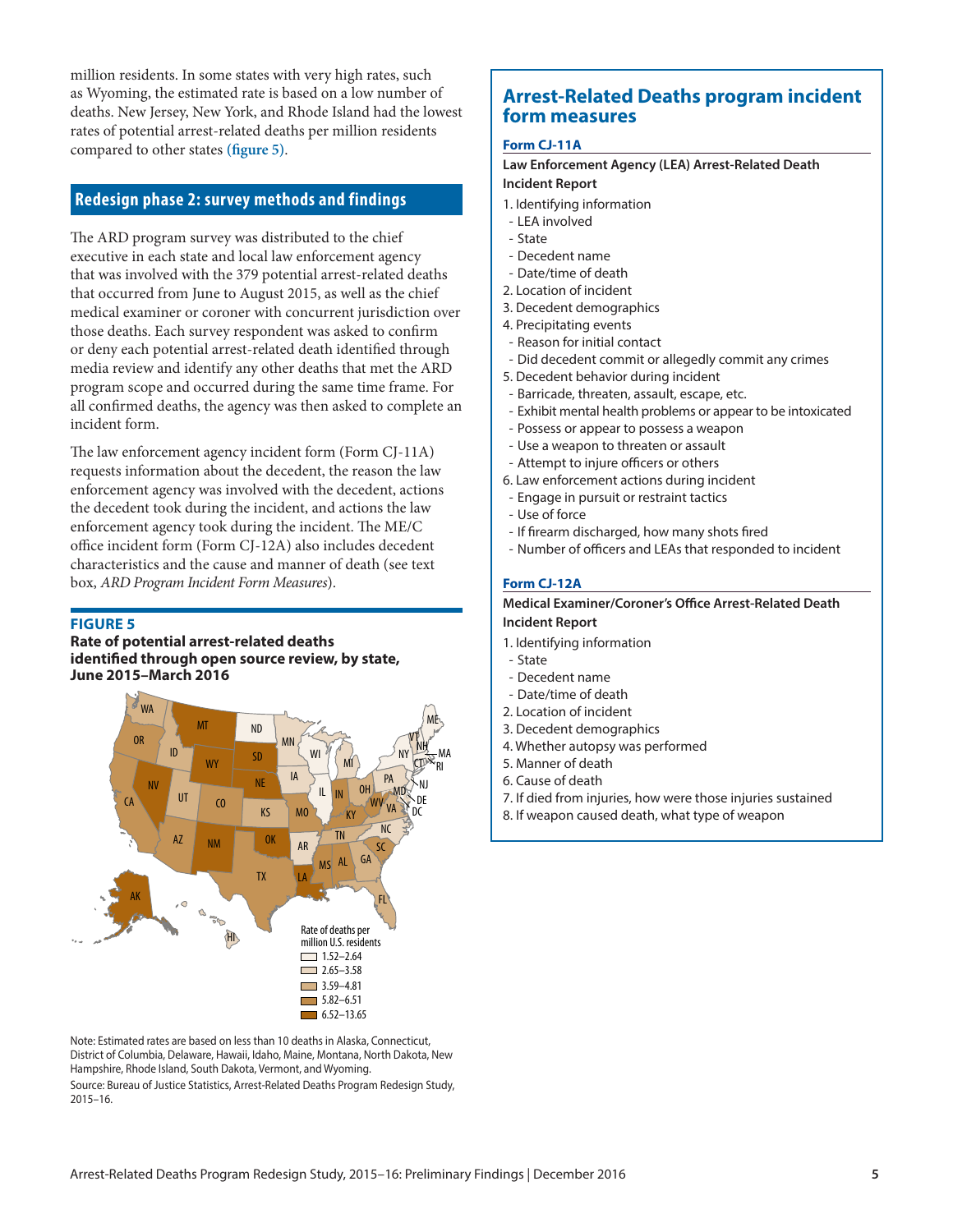In most states, separate surveys were sent to the law enforcement agencies and the local ME/C offices involved in the death. Respondents in Arizona, California, Maryland, and Texas provided information on behalf of both the law enforcement agencies and ME/C offices due to centralized reporting requirements already in place in those states. From June to August 2015, a total of 486 agencies were surveyed, with 75% providing some response and 72% providing a complete response, including full incident forms for all confirmed decedents **(table 2)**. The response was approximately the same for both law enforcement and ME/C offices. While the response rates for agencies reached 75%, a low response

was expected given the short response window and follow-up period. Many of these incidents were open investigations at the time of data collection or had other matters standing, such as civil cases. More time to allow these cases to close, coupled with more aggressive nonresponse follow-up strategies, could yield higher participation rates.

Of the 379 potential arrest-related deaths identified through media sources for the agency survey from June through August 2015, 79% were confirmed by at least one survey respondent and 55% were confirmed by both the law enforcement agency and ME/C office involved **(table 3)**.

**Table 2**

### **Agency-level survey response for deaths identified in June–August 2015**

| Survey response                                        | All deaths    |         |               | <b>LEA<sup>a</sup></b> |               | ME/C <sup>b</sup> office |               | Agency responding on behalf<br>of both LEA and ME/C office |  |
|--------------------------------------------------------|---------------|---------|---------------|------------------------|---------------|--------------------------|---------------|------------------------------------------------------------|--|
|                                                        | <b>Number</b> | Percent | <b>Number</b> | Percent                | <b>Number</b> | Percent                  | <b>Number</b> | Percent                                                    |  |
| Total                                                  | 486           | 100%    | 265           | 100%                   | 142           | 100%                     | 79            | 100%                                                       |  |
| None                                                   | 118           | 24.3%   | 75            | 28.3%                  | 39            | 27.5%                    | 4             | 5.1%                                                       |  |
| Yes                                                    | 368           | 75.7%   | 190           | 71.7%                  | 103           | 72.5%                    | 75            | 94.9%                                                      |  |
| Agency completed all expected<br>incident forms        | 351           | 72.2    | 185           | 69.8                   | 95            | 66.9                     |               | 89.9                                                       |  |
| Agency did not complete all expected<br>incident forms | 17            | 3.5     |               | 1.9                    | 8             | 5.6                      |               | 5.1                                                        |  |

Note: State-level points of contact provided data on behalf of all LEAs in Arizona, Texas, and Maryland, and for all ME/C offices in states with a centralized medical examiner system.

aLaw enforcement agency.

bMedical examiner/coroners' office.

Source: Bureau of Justice Statistics, Arrest-Related Deaths Program Redesign Study, June–August 2015.

### **Table 3**

### **Decedent-level survey response for deaths identified in June–August 2015**

|                                                       | All identified deaths | Media-identified deaths |            |
|-------------------------------------------------------|-----------------------|-------------------------|------------|
| Survey response                                       | <b>Number</b>         | Percent                 | Percent    |
| <b>Total</b> <sup>a</sup>                             | 427                   | 100%                    | $\tilde{}$ |
| Media-identified deaths                               | 379                   | 88.8%                   | 100%       |
| Confirmed                                             | 298                   | 69.8%                   | 78.6%      |
| By both LEA <sup>b</sup> and ME/C <sup>c</sup> office | 208                   | 48.7                    | 54.9       |
| By LEA only                                           | 49                    | 11.5                    | 12.9       |
| By ME/C office only                                   | 41                    | 9.6                     | 10.8       |
| Denied <sup>d</sup>                                   | 60                    | 14.1%                   | 15.8%      |
| By LEA and ME/C office (person not deceased)          |                       | 0.5                     | 0.5        |
| By one agency, and no response from other agency      | 26                    | 6.1                     | 6.9        |
| Conflicting response from LEA and ME/C office         | 32                    | 7.5                     | 8.4        |
| No response from LEA and ME/C office                  | 21                    | 4.9%                    | 5.5%       |
| Agency-reported deaths <sup>a</sup>                   | 48                    | 11.2%                   | $\sim$     |
| Confirmed through media review                        | 14                    | 3.3                     | $\sim$     |
| Retained, no media record found                       | 34                    | 8.0                     | $\sim$     |
| Decedents with at least one incident form completed   | 375                   | 87.8%                   | $\sim$     |
| Full incident response                                | 232                   | 54.6                    | $\tilde{}$ |
| LEA response only                                     | 67                    | 15.8                    | $\sim$     |
| ME/C office response only                             | 76                    | 17.9                    | $\sim$     |

<sup>~</sup>Not applicable.

aExcludes agency-reported deaths that duplicated media-identified deaths, were identified as out of scope, or were identified but did not include incident information to confirm that death was in scope. Efforts were made to verify all agency-reported deaths through additional media searches. Any deaths not found in media searches were retained for further analysis unless exclusionary criteria were otherwise identified (e.g., out of date scope).

bLaw enforcement agency.

cMedical examiner/coroners' office.

dTwo potential arrest-related deaths were denied because the individual identified was not deceased, and they were removed from further analyses. Follow-up research on the remaining 26 denied decedents did not conclude that they were in fact, out of ARD program scope, and they were retained in further analyses. Source: Bureau of Justice Statistics, Arrest-Related Deaths Program Redesign Study, June–August 2015.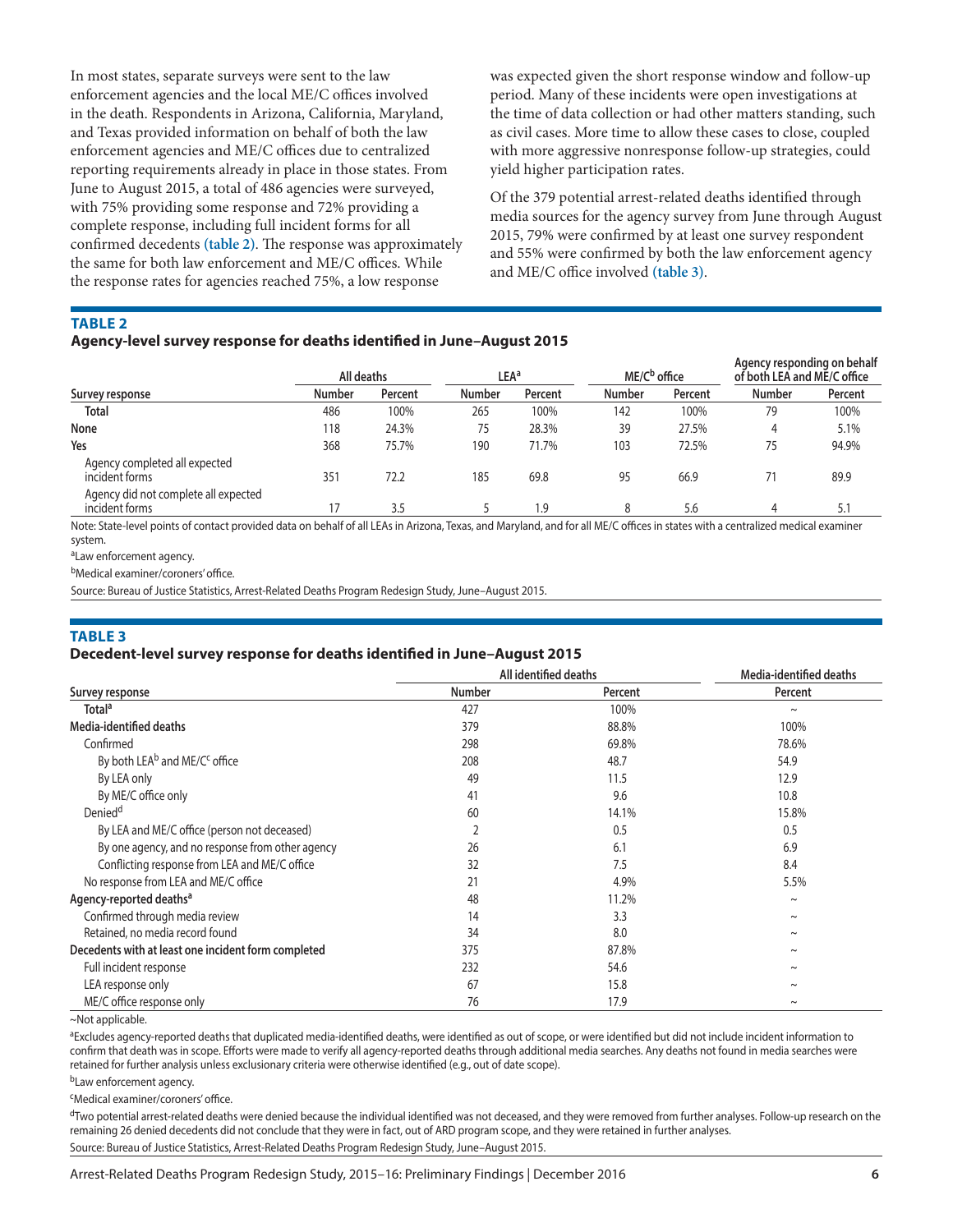Sixty deaths were denied by at least one agency, with more than half (32) of those deaths denied by one agency but confirmed by another. The most common reason for denying a potential arrest-related death was because the agency surveyed had no record of the decedent ( $N = 24,40\%$  of all denied deaths). The second most common reason was because the agency reported that the potential decedent was in the custody of another agency ( $N = 15, 25\%$  of denied deaths). Approximately 15 deaths were denied because the agency did not agree that the death met the ARD program scope. Follow-up review of publicly available information showed that these deaths meet the ARD program scope and included suicides and accidents that occurred during police pursuit. Two deaths were denied by both the law enforcement agency and ME/C office involved, who indicated in both cases that the potential decedent was not deceased. These two deaths were removed from further analysis. The remaining denied cases were researched further, and no information was identified that excluded these cases from the ARD program scope, so they were retained for further analyses.

In addition to reviewing the list of deaths BJS identified from open source review, agencies were asked to report any other deaths that met the ARD program scope and occurred in their jurisdiction from June to August 2015. Agency-reported deaths determined to be out of ARD program scope, either because they occurred outside of the survey period, occurred in the custody of local jail or state prison, or otherwise did not meet ARD program criteria, were excluded from the analysis (not shown in table). Forty-eight deaths were reported by agency respondents and retained in the ARD program analysis. Through follow-up media review, 14 of these agency-reported deaths were confirmed to meet the ARD program scope. A media record of the remaining 34 agency-reported deaths was not located.

Media reviews and agency surveys together identified a total of 425 arrest-related deaths that occurred from June to August 2015, excluding the two persons determined not to be deceased. Among the total deaths, 88% or 375 decedents had an incident form completed by either a law enforcement agency or ME/C office. Forty-four states had at least one death in the 3 month period, with three states accounting for 35% of the total—California (64), Texas (58), and Florida (25) **(table 4)**.

Twelve percent of the 425 deaths in June, July and August 2015 were reported by agency respondents and not initially identified through media searches. Based on deaths identified from open source information review from June 2015 to May 2016 and assuming an additional 12% identified by agencies, there were an estimated 1,900 arrest-related deaths.

### **Table 4**

### **Number of deaths according to the Arrest-Related Deaths program, by state, June–August 2015**

| <b>State</b>    | All deaths     | Media-identified<br>deaths | Agency-reported<br>deaths |  |
|-----------------|----------------|----------------------------|---------------------------|--|
| Total           | 425            | 377                        | 48                        |  |
| Alabama         | 8              | 8                          | 0                         |  |
| Arkansas        | 1              | 1                          | 0                         |  |
| Arizona         | 10             | 9                          | 1                         |  |
| California      | 64             | 60                         | 4                         |  |
| Colorado        | 7              | 7                          | 0                         |  |
| Connecticut     | $\overline{2}$ | $\overline{2}$             | 0                         |  |
| Florida         | 25             | 25                         | 0                         |  |
| Georgia         | 14             | 12                         | $\overline{2}$            |  |
| Hawaii          | $\overline{2}$ | $\overline{2}$             | 0                         |  |
| lowa            | $\overline{2}$ | $\overline{2}$             | 0                         |  |
| Idaho           | $\overline{2}$ | $\overline{2}$             | 0                         |  |
| <b>Illinois</b> | 11             | 8                          | 3                         |  |
| Indiana         | 10             | 10                         | 0                         |  |
| Kansas          | 6              | 6                          | 0                         |  |
| Kentucky        | 11             | 10                         | 1                         |  |
| Louisiana       | 7              | 7                          | 0                         |  |
| Massachusetts   | 6              | 5                          | 1                         |  |
| Maryland        | 4              | 3                          | 1                         |  |
| Maine           | 5              | 1                          | 4                         |  |
| Michigan        | 5              | 5                          | 0                         |  |
| Minnesota       | 3              | 3                          | 0                         |  |
| Missouri        | 12             | 6                          | 6                         |  |
| Mississippi     | 3              | 3                          | 0                         |  |
| Montana         | 1              | 1                          | 0                         |  |
| North Carolina  | 10             | 10                         | 0                         |  |
| Nebraska        | 1              | 1                          | 0                         |  |
| New Hampshire   | 1              | 1                          | 0                         |  |
| New Jersey      | 8              | 8                          | 0                         |  |
| New Mexico      | 8              | 7                          | 1                         |  |
| Nevada          | 10             | 9                          | $\mathbf{1}$              |  |
| New York        | 11             | 11                         | 0                         |  |
| Ohio            | 16             | 12                         | 4                         |  |
| Oklahoma        | 10             | 10                         | $\mathbf 0$               |  |
| Oregon          | 7              | 7                          | 0                         |  |
| Pennsylvania    | 13             | 12                         | $\mathbf{1}$              |  |
| South Carolina  | 7              | 7                          | 0                         |  |
| Tennessee       | 8              | 8                          | $\mathbf{0}$              |  |
| Texas           | 58             | 43                         | 15                        |  |
| Utah            | 6              | 6                          | 0                         |  |
| Virginia        | 7              | 7                          | 0                         |  |
| Washington      | 11             | 8                          | 3                         |  |
| Wisconsin       | 5              | 5                          | 0                         |  |
| West Virginia   | $\overline{4}$ | $\overline{4}$             | 0                         |  |
| Wyoming         | 3              | 3                          | 0                         |  |

Note: States not shown in table had no media-identified deaths in June, July, or August, 2015.

Source: Bureau of Justice Statistics, Arrest-Related Deaths Program Redesign Study, June–August 2015.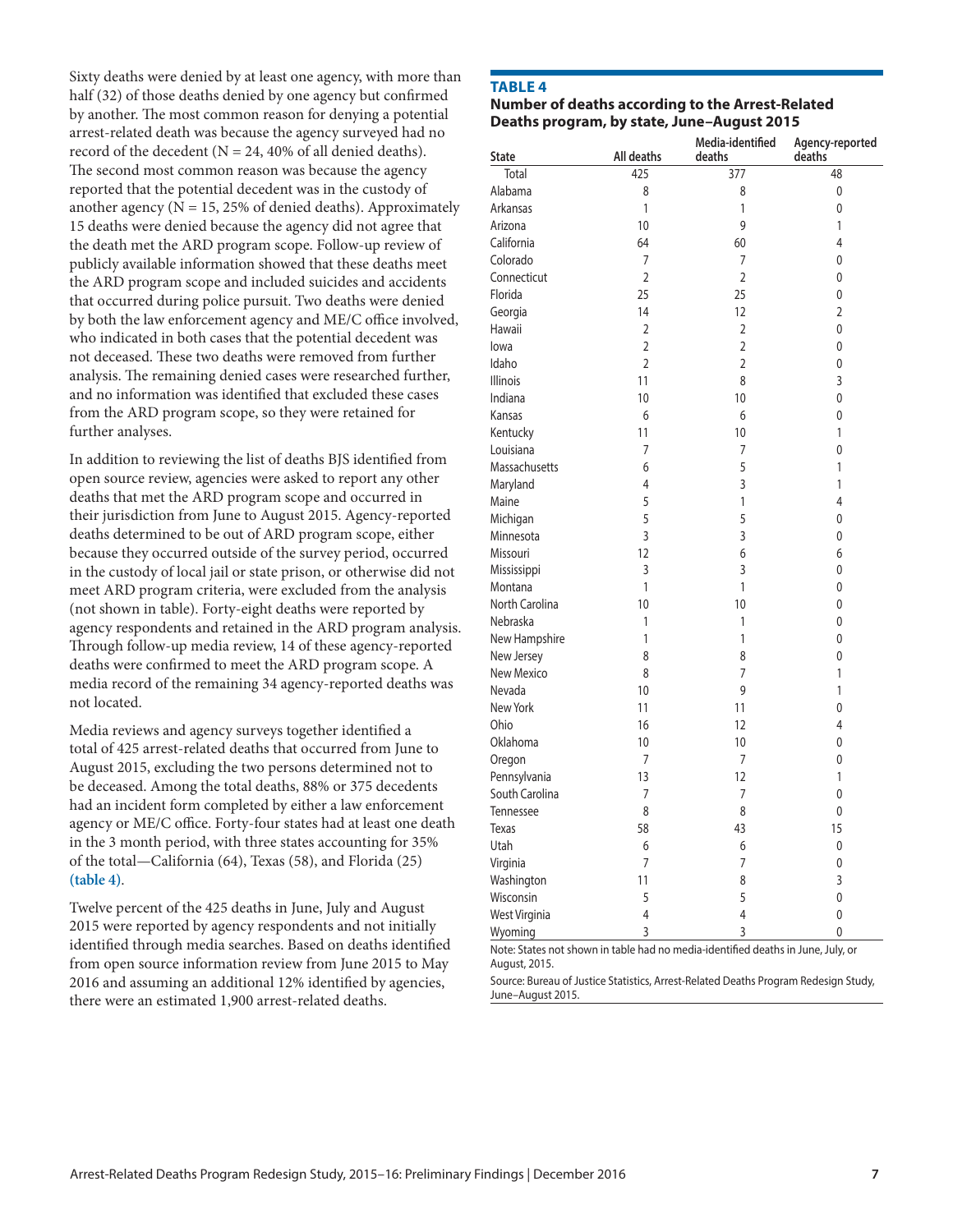Manner of death was determined for decedents with a completed ME/C office incident form  $(N = 300)$  or imputed from open source information when the item was missing (N = 125). Of all deaths occurring in June, July, and August 2015, 64% were homicides, 18% were suicides, and 11% were accidents **(table 5)**.

# **Conclusions**

A key component to the Arrest-Related Deaths (ARD) program redesign study is the standardized mixed method, hybrid approach that does not rely solely on media sources or voluntary reporting from law enforcement agencies to identify and provide information about arrest-related deaths.

### **Table 5**

### **Manner of death by identification source, June-August, 2015**

Arrest-related homicides are often reported in the media and included in other open source existing lists, while deaths due to suicide, accident, and other manners of death are also within the scope of the ARD program and may be identified less often in publicly available information sources. Information on the circumstances surrounding all manners of arrest-related deaths death—including homicides, suicides, accidents, and deaths due to natural causes—may inform law enforcement training and policies. Furthermore, information about the incident, such as the number of shots fired, the reason for the interaction between law enforcement and the decedent, and whether the decedent threatened or assaulted officers or civilians during the incident may be incomplete or unavailable in the media.

| <u>Manner or death by Identification Source, June-August, 2015</u> |               |         |                         |         |                        |         |  |  |
|--------------------------------------------------------------------|---------------|---------|-------------------------|---------|------------------------|---------|--|--|
| Manner of death                                                    | All deaths    |         | Media-identified deaths |         | Agency-reported deaths |         |  |  |
|                                                                    | <b>Number</b> | Percent | <b>Number</b>           | Percent | <b>Number</b>          | Percent |  |  |
| All manners of death                                               | 425           | 100%    | 377                     | 100%    | 48                     | 100%    |  |  |
| Homicide <sup>a</sup>                                              | 270           | 64      | 268                     |         |                        |         |  |  |
| Suicide                                                            | 76            | 18      | 62                      | 16      | 14                     | 29      |  |  |
| Accident                                                           | 48            |         | 26                      |         |                        | 46      |  |  |
| Natural                                                            |               |         |                         |         |                        |         |  |  |
| Undetermined                                                       |               |         |                         |         |                        |         |  |  |
| Unknown/investigation incomplete                                   | 16            |         |                         |         |                        |         |  |  |
| Data source                                                        |               | 100%    |                         | 100%    |                        | 100%    |  |  |
| Indicated on incident form                                         | 300           |         | 257                     | 68      | 43                     | 90      |  |  |
| Imputed from open source information <sup>b</sup>                  | 125           | 29      | 120                     | 32      |                        | 10      |  |  |

<sup>a</sup>Homicide is the willful killing of one person by another. It includes justifiable homicide by a law enforcement officer.

bManner of death was imputed from open source information when it was not completed on the incident form from the state reporting coordinator (SRC) or medical examiner/coroners' (ME/C) office or because no SRC or ME/C form was completed. Manner of death was not measured on the law enforcement agency incident form. Source: Bureau of Justice Statistics, Arrest-Related Deaths Program Redesign Study, June–August 2015.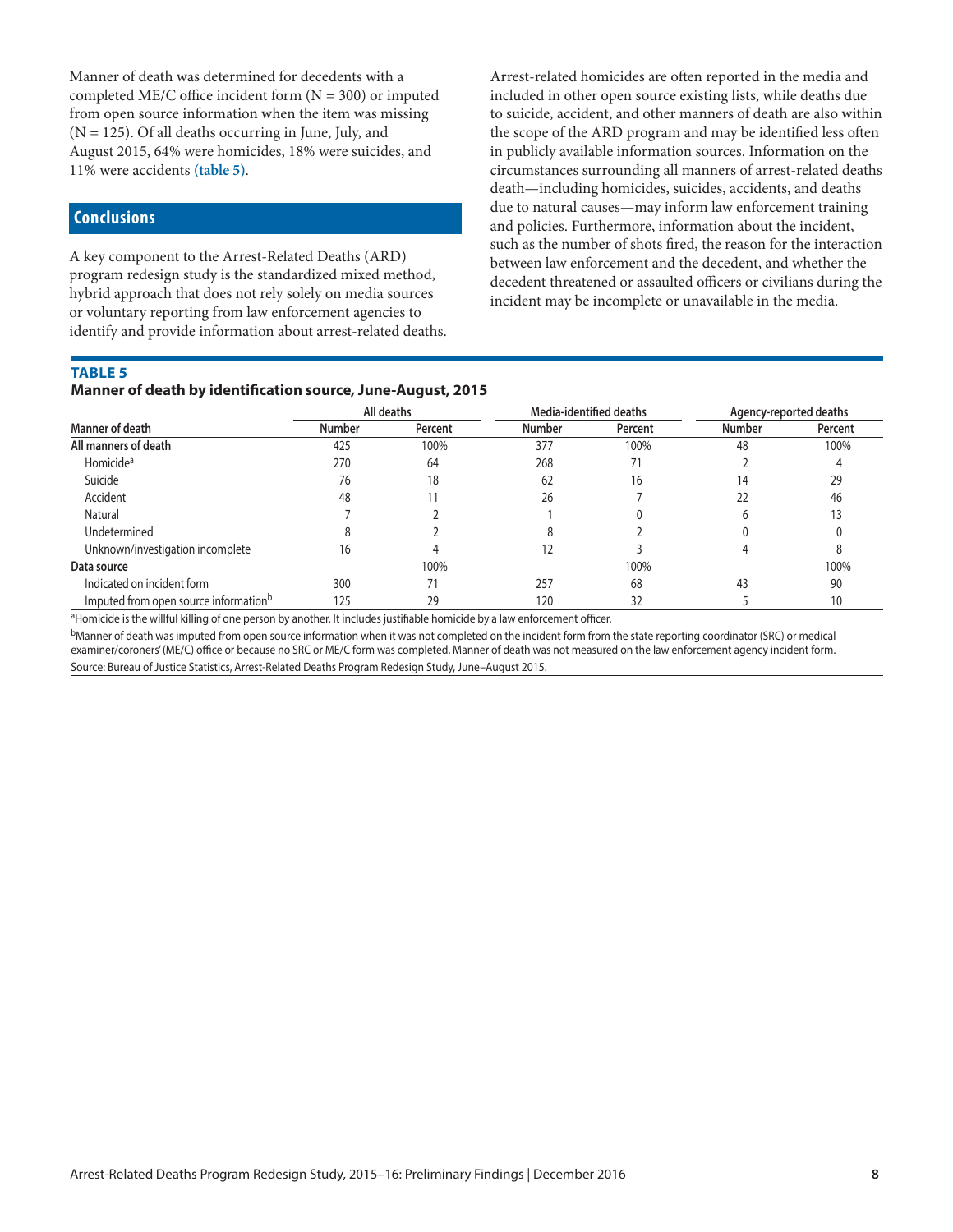The ARD program redesign also includes a survey of law enforcement agencies and medical examiner/coroners' (ME/C) offices that did not have a potential arrest-related death identified through media review. This survey component was concluded in July 2016. Based on the survey data, BJS will update the number of arrest-related deaths that occurred from June to August 2015 to include any deaths identified by the additionally surveyed agencies. BJS will also report more detailed information on the circumstances surrounding confirmed arrest-related deaths, including decedent race and ethnicity, reason for law enforcement involvement, decedent actions during the incident, and law enforcement agency actions during the incident.

Additionally, the redesign study deviates from past ARD data collection efforts by centralizing data collection efforts across states, standardizing search efforts, and conducting direct contact with the responsible law enforcement and ME/C offices. These efforts result in improvements in data completeness and quality.

# **Federal coordination**

The FBI has historically collected information on law enforcement homicides through the Supplementary Homicide Reports, which are part of the Uniform Crime Reporting Program. To better capture the wider scope of use of force by law enforcement officers, the FBI is developing a national use of force data collection system.

BJS and the FBI continue to coordinate data system development and data collection efforts to ensure that the activities of both federal agencies minimize reporting burden on law enforcement agencies and maximize the comprehensiveness and accuracy of the information that is collected. The ARD program redesign work will inform the development of a reliable and valid use of force data system maintained by the DOJ. This collaboration across agencies will serve as a way to maintain and increase data quality and public accountability.